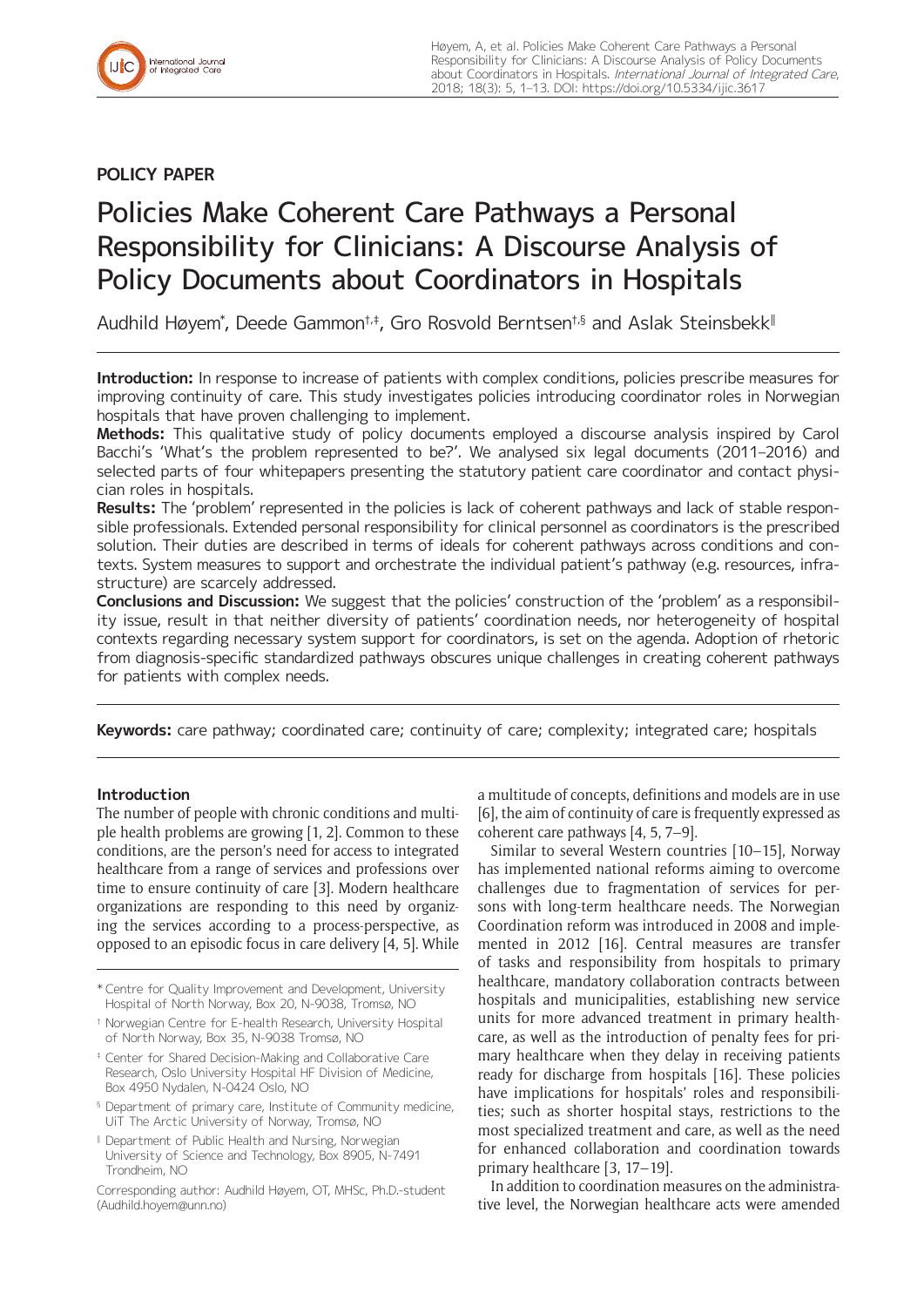from 2012 with new patient rights as well as statutory obligations to appoint patient coordinators on the operational level both in primary and specialized healthcare [20–22]. The hospitals became legally obliged to assign patient care coordinators to patients with complex or long-term needs of care [23]. Moreover, a new role for 'contact physician' came into force in 2016, both as a patient right and as a legal duty for the hospitals [24]. This responsibility applies to patients with serious conditions [20]. The authors had no relation or commitment with the policy development.

These new coordinator roles represented a reinforcement of a long-term initiative: Since 2001, Norwegian health authorities have focused on individual care plans and patient coordinator roles held by clinicians to secure individualized and integrated care, with gradually stronger legal regulations [11, 20]. Research prior to the Coordination Reform has shown that implementation of patient coordinator roles for complex needs had been slow, that professionals were reluctant to take on such roles, and that the proportion of individual care plans relative to the estimated number of persons who qualify for such plans was low [11, 17, 25, 26]. The Auditor General of Norway concluded in 2016 that, despite the extensive legislative efforts, the coordinator roles and individual care plans did not secure cohesive pathways for persons with complex or long-term needs according to the policy intentions [27]. Attempts to improve coordination at the operative level through legislation, has showed limited results also in other European countries [12, 28].

The aim of this study was to explore discursive aspects of Norwegian policy documents that legislate two coordinator roles in hospitals to ensure coherent care pathways for patients with complex or long-term healthcare needs. Our analysis was guided by sociologist Carol Bacchi's analytic framework, 'What's the problem represented to be?' (WPR) [29]. By examining how the 'problem' to be solved by these coordinator roles was constructed in the policy documents, we offer a critical reflection on the substantive content of this policy initiative [30].

#### **Methods and materials Design**

Bacchi's approach builds on that every policy proposal contains an explicit or implicit diagnosis of the 'problem' that the policy aims to solve. In the WPR-perspective, the 'problems' are not objectively given; rather they are constructed as part of the policymaking process [29, 30]. In accordance with Bacchi, we use quotation marks around the word 'problem' when it refers to the kind of change implied in a particular policy proposal and is not used in the traditional meaning [29]. The WPR-analysis is directed towards making the implicit 'problems' explicit, and to scrutinize them closely. In line with the aim of our study, we apply four of the six analytic questions posed by Bacchi to guide the analysis [29]. The WPR-analysis starts with 'working backwards' from the proposed policy intervention to make explicit what is defined as in need of change (Question 1). We then proceed with scrutinizing the conceptual premises or discourses that enables particular promises and policies to be developed (Question 2). The next step is to identify and reflect upon what is left silent or unaddressed and thus is not made subject to policy goals or measures (Question 4). Finally, the implications for the roles or positions of those affected by the current 'problem representation' are in focus (Question 5). Bacchi's remaining questions (3 and 6), that deal with how the 'problem representation' has come about and how it has been disseminated and defended, are not addressed in this study.

## **Historical background and context for the studied coordinator roles**

Norway has a publicly funded healthcare system mainly free of charge for the citizens. Primary healthcare is organized by the municipalities and comprises of home care and nursing services, nursing homes, physiotherapy, occupational therapy etc. Every citizen has the right to a personal family doctor. The family doctors are gatekeepers for specialized healthcare and have a coordinating role for the totality of medical healthcare for the patient [31]. Most family doctors are organized as private enterprises, with designated public responsibilities [17]. Specialized healthcare is run and owned by national health authorities, and is organized into four regional health enterprises that manage 20 hospital trusts [17].

From 2001, individual care plans were introduced as a statutory right for those with complex care needs [32], and as a duty for healthcare personnel both in hospitals and primary care (**Table 1**). Individual care plan is a personally tailored plan built around prioritized personal goals for the patient, covering needed services from different sectors and units. It is central that the plan is developed in a partnership between the patient and a multidisciplinary team of professionals from relevant service units, led by an individual care plan coordinator from the clinical staff. It is the duty of the plan coordinator to recruit and organize the participation of relevant professionals for this work [17]. At the same time, Norwegian hospitals were obliged to appoint a 'patient responsible physician' for all hospital patients [33]. As previously mentioned, several amendments were made in the healthcare acts and regulations as part of the Coordination reform in 2012 [22]. The patient care coordinator for patients with complex or long-term needs of care became a freestanding role, regardless of if the patient needed or wanted an individual care plan [23]. This modified coordinator role replaced the 'patient responsible physician'.

A parallel process in Norwegian hospitals, also focusing on pathway coordinator roles, was the development and implementation of standardized clinical pathways for 28 types of cancer in 2015 [34]. A clinical pathway describes a process within a hospital or clinic, whereas a care pathway includes discharge, follow up and out-patient clinic activities [9]. The cancer pathways are designed according to international guidelines that are customized to the local contexts. It is mandatory that each pathway have a cancer pathway coordinator in a designated position to guide the patients through the programme, to monitor and register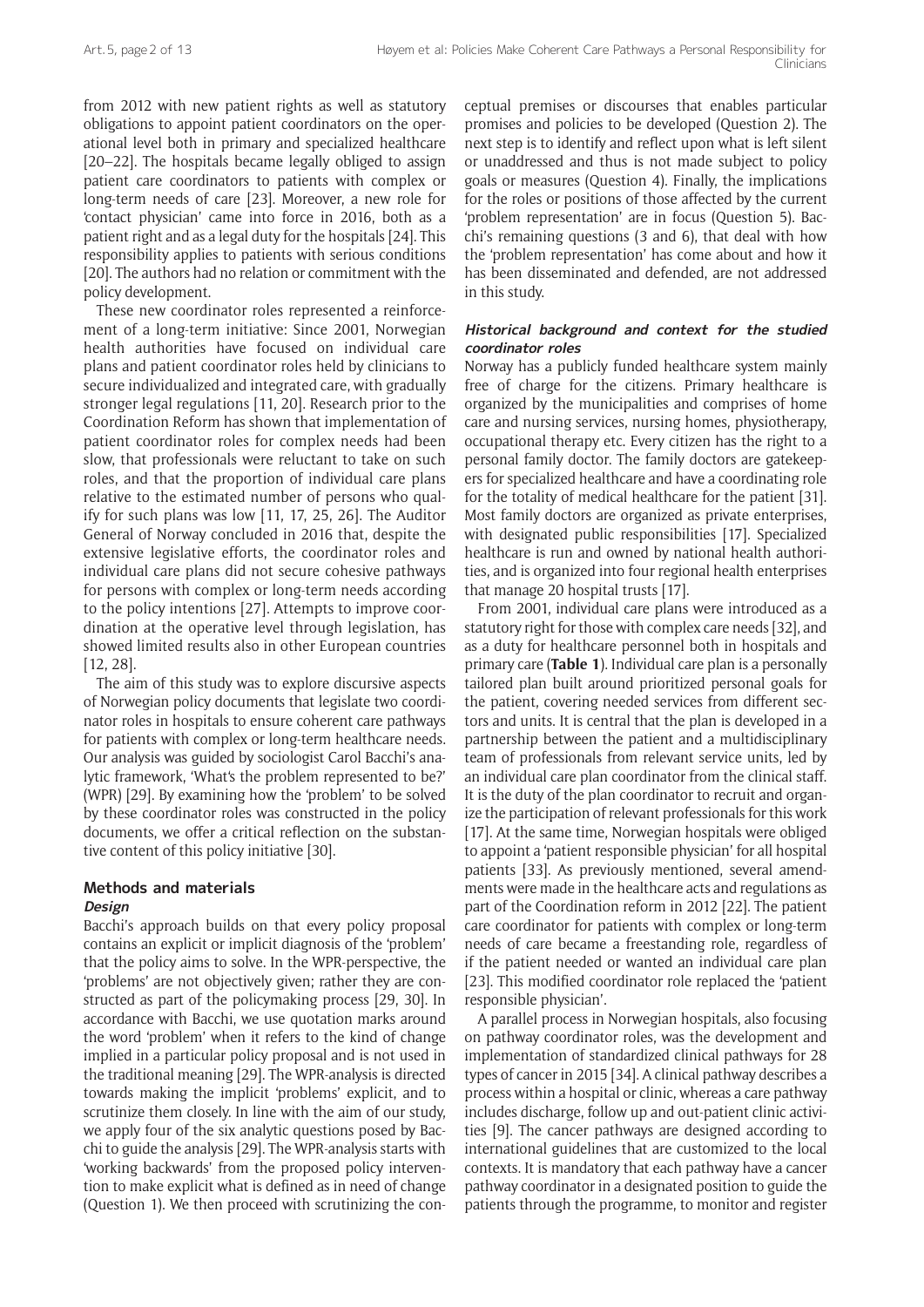| Coordinator roles in hospitals                                                                                                                                                                                         |      | Year of introduction or change |      |                 |  |
|------------------------------------------------------------------------------------------------------------------------------------------------------------------------------------------------------------------------|------|--------------------------------|------|-----------------|--|
|                                                                                                                                                                                                                        | 2001 | 2012                           | 2015 | 2016            |  |
| Individual care plan that includes a personal coordinator for patients with long-term<br>complex needs. (Patient right and healthcare obligation by law, 2001)                                                         | X    | X                              | X    | $X \rightarrow$ |  |
| Patient responsible physician. All patients. (Regulations 2001)                                                                                                                                                        | X    |                                |      |                 |  |
| Patient care coordinator in specialized healthcare for patients with long-term complex<br>needs, whether they want an individual care plan or not. Preferably a physician.<br>(Healthcare obligation by law 2012-2015) |      | X                              |      |                 |  |
| Coordination unit in each hospital. Responsible for the hospital's work with individual<br>care plans and coordinators. (Regulated since 2001, obligation by law in 2012)                                              | X    | X                              | X    | $X \rightarrow$ |  |
| * Patient care coordinator in specialized healthcare. The coordinator may have any<br>health profession. (Law amendment 2015)                                                                                          |      |                                | X    | $X \rightarrow$ |  |
| * Hospital contact-physician for seriously ill. (Patient right and healthcare obligation by<br>law $2016$                                                                                                              |      |                                |      | $X \rightarrow$ |  |

## **Table 1:** Historical development of coordinator roles in Norwegian hospitals 2001–2016.

\* These two roles are the focus of this study.

that the events follow the plan, as well as to participate in multidisciplinary work and take care of logistics. The cancer pathway coordinator role is not decreed by law. The national implementation support to the standardized cancer pathways has been extensive [34].

#### **Materials**

In accordance with Bacchi [29] we chose the law paragraphs in the Specialized Health Services Act covering the two legally obligated coordination roles as an entry to the field [20]. The included documents are presented in **Table 2**, and is referred to in the result section by the document numbers in the table (in round brackets). Further, we included all the legal documents concerning the responsibility of specialized healthcare related to these roles: The regulations (2) and directives (3) applicable for the chosen law paragraphs, the government law-proposition that introduced the amendment concerning the contact physician (4), and the national guideline that includes the patient care coordinator role (5). Finally, we included the national guideline for implementing the contact physician that was published during the process of the study (6). From the documents that comprised of more than the studied roles, paragraphs and sections covering the chosen coordinator roles were selected (specified in **Table 2**). We have excluded parliamentary proceedings and media communications. To provide context and historical background, four whitepapers (7–10) that introduce, justify or refer to the studied roles and their predecessors were included.

#### **Analysis**

We started with mapping central characteristics of the two coordinator roles based on full text readings of the selected documents and document sections. AH consecutively entered condensed descriptions of the roles in a table (Microsoft Excel) according to dimensions that were inductively developed.

The next step in the analysis of the selected documents and document parts were conducted within NVivo, a computer program for qualitative data analysis [41]. The following terms were identified as central in the characteristics of the coordinator roles in the aforementioned mapping process: coordinator, contact-physician, continuity, coherence and compound words containing the Norwegian word 'forløp' (English: pathway, trajectory, course, path). Automatic text searches were conducted in NVivo for these terms. This was done in order not to miss any of the text covering central concepts describing the roles, tasks and aims.

At this point, two of Bacchi's guiding questions for the analytic process [29, p. 2] were applied: 1. What's the problem represented to be? 2. What presuppositions or assumptions underlie this representation of the 'problem'? First, the full text was read in the light of these questions. Subsequently, the result was validated through reading of the central paragraphs that had been identified through the text searches in NVivo. 'Answers' to each question found in the texts were recorded successively in memos. Further, text excerpts representing central themes were included.

Memos covering analytic reflections were written during the process of coding and in discussions with the co-authors when themes began to take shape that were relevant for the analysis. Then the memos were read together with the full texts and the coded texts, and an analytic matrix was made in a spreadsheet. The themes were gradually condensed and abstracted both within and across the studied coordinator roles. The findings were then categorized into the two themes presented in the second part of the result section; "What is the problem represented to be?".

Finally, the fourth and fifth of Bacchi's questions were employed as a basis for the discussion section; 4. What is left silenced? 5. Which effects are produced by this 'problem representation'?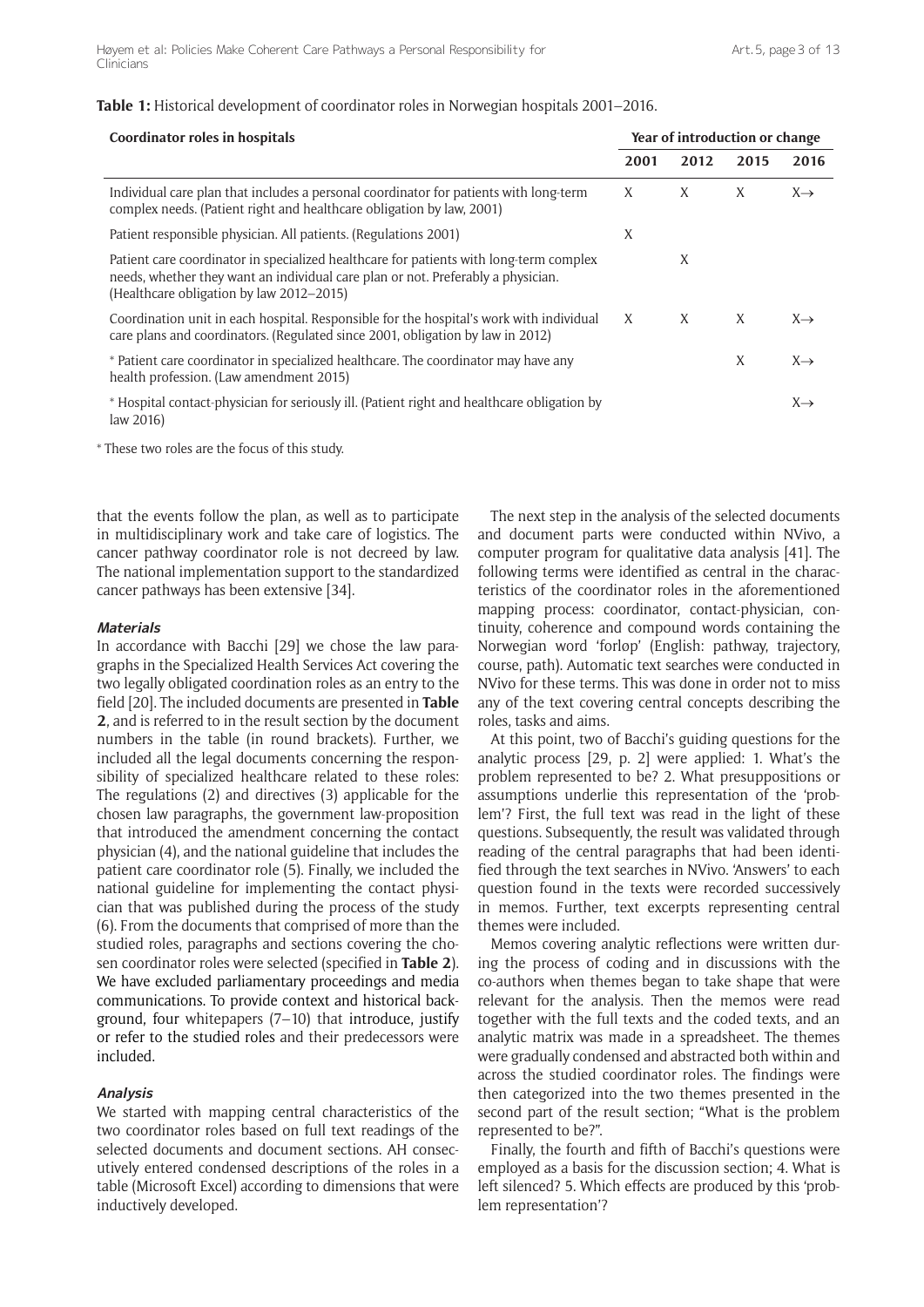## **Table 2:** The included documents.

| Document number, document title and which Type and status<br>parts of the documents are analysed |                                                                                                                                                                                    |                                                                                                                                                                                         | <b>Topic</b><br>covered*         | <b>Publication</b><br>year |
|--------------------------------------------------------------------------------------------------|------------------------------------------------------------------------------------------------------------------------------------------------------------------------------------|-----------------------------------------------------------------------------------------------------------------------------------------------------------------------------------------|----------------------------------|----------------------------|
| 1.                                                                                               | Specialized Health Services Act [20]. §§ 2-2,<br>$2-5a$ , b and c                                                                                                                  | Current legislation                                                                                                                                                                     | PCC & CP                         | 1999, updated<br>17.6.2016 |
| 2.                                                                                               | Regulations to the Specialized Health Services<br>Act and the Health and Care Services Act<br>concerning rehabilitation, individual plan<br>and patient care coordinator [35].     | Regulations covering the patient care<br>coordinator role                                                                                                                               | <b>PCC</b>                       | 2012                       |
|                                                                                                  | 3. Directive to the Specialized Health Services<br>Act [23]. p. 23-27                                                                                                              | Circular                                                                                                                                                                                | PCC                              | 2013                       |
|                                                                                                  | 4. Law proposition to the Parliament, Prop. 125<br>L. Amendments to the Specialized Health<br>Care Act. [22]. Chapters 1-8, p. 5-38 and 10,<br>p. 43-46                            | Proposition<br>The proposed amendment to the Specialized<br>Health Services Act was approved in Novem-<br>ber 2015                                                                      | PCC & CP                         | 2014-2015                  |
|                                                                                                  | 5. Guidelines for patient care coordinator [36].<br>Chapter 13, p. 82-93                                                                                                           | Document with recommendations and clari-<br>fications for how to understand the law para-<br>graphs and regulations regarding rehabilita-<br>tion, individual care plan and coordinator | PCC                              | 2015, updated<br>23.2.2017 |
|                                                                                                  | 6. Guidelines for contact physician [37].<br>Chapters 1-8, p. 1-33                                                                                                                 | Document with recommendations and<br>clarifications for how to understand the law<br>paragraphs and regulations regarding contact<br>physician in specialized healthcare                | PCC & CP                         | 2016                       |
| 7.                                                                                               | The Coordination Reform. Proper treatment -<br>at the right place and right time. Report<br>No. 47 (2008-2009) to the Storting. [16].<br>Chapters 1-5, p. 11-53 and 10, p. 111-114 | Report to the Storting from the Minister of<br><b>Health and Care Services</b>                                                                                                          | Background<br>and context        | 2009                       |
|                                                                                                  | 8. NOU 2005: 3. From piecemeal to whole - an<br>integrated health service [38]. Chapters 1, 2,<br>p. 11-21, 4, p. 40-48, 6 and 7, p. 67-87                                         | Official Norwegian Report delivered to the<br>Ministry of Health and Care Services                                                                                                      | Historical<br>background         | 2005                       |
|                                                                                                  | 9. NOU 1997: 2 The patient first! Leadership<br>and organization in hospitals [39]. Chapters 2,<br>p. 15-16 and 8, p. 92-108                                                       | Official Norwegian Report delivered to the<br>Ministry of Social Affairs and Health                                                                                                     | Historical<br>background         | 1997                       |
|                                                                                                  | 10. Meld.St.11 (2015-2016) National health- and<br>hospital plan 2016-2019. [40]. Chapter 7.3,<br>p. 57-58                                                                         | Report to the Storting from the Minister of<br>Health and Care Services                                                                                                                 | Current<br>plan for<br>hospitals | 2015                       |

\* The abbreviation PCC is used for patient care coordinator and CP for contact physician in table 2.

A log was kept to document the analytical steps taken during the process.

# **Results**

## **Characteristics of the coordinator roles**

**Table 3** presents an overview of central characteristics for the patient care coordinator and the contact physician respectively: purpose, tasks, assigned profession and target group, as well as legal status and implementation status.

## **'What is the problem represented to be?'**

We identified the following overarching 'problem' that the introduction of statutory patient care coordinator and contact physician roles in hospitals are designed to solve:

The hospitals cannot be trusted in providing coherent care pathways, nor do they ensure responsible and available clinicians for patients with complex long-term needs of care.

The central aspects of this 'problem representation' were categorized into two themes: 1. 'Lack of pathway-organized services' and 2. 'Lack of stable and responsible clinicians. Separating the desired serviceorganization (theme 1) from the responsibility for providing it (theme 2), helped highlight important and contrasting topics. However, the themes are closely related and thus overlap somewhat in the following presentation.

## Lack of pathway-organized services

The central concepts used in the descriptions of the two coordinators' roles in the policy documents express ideals of continuity and holism, and that healthcare is planned and delivered as a process around the individual patient in the form of a coordinated care pathway or trajectory.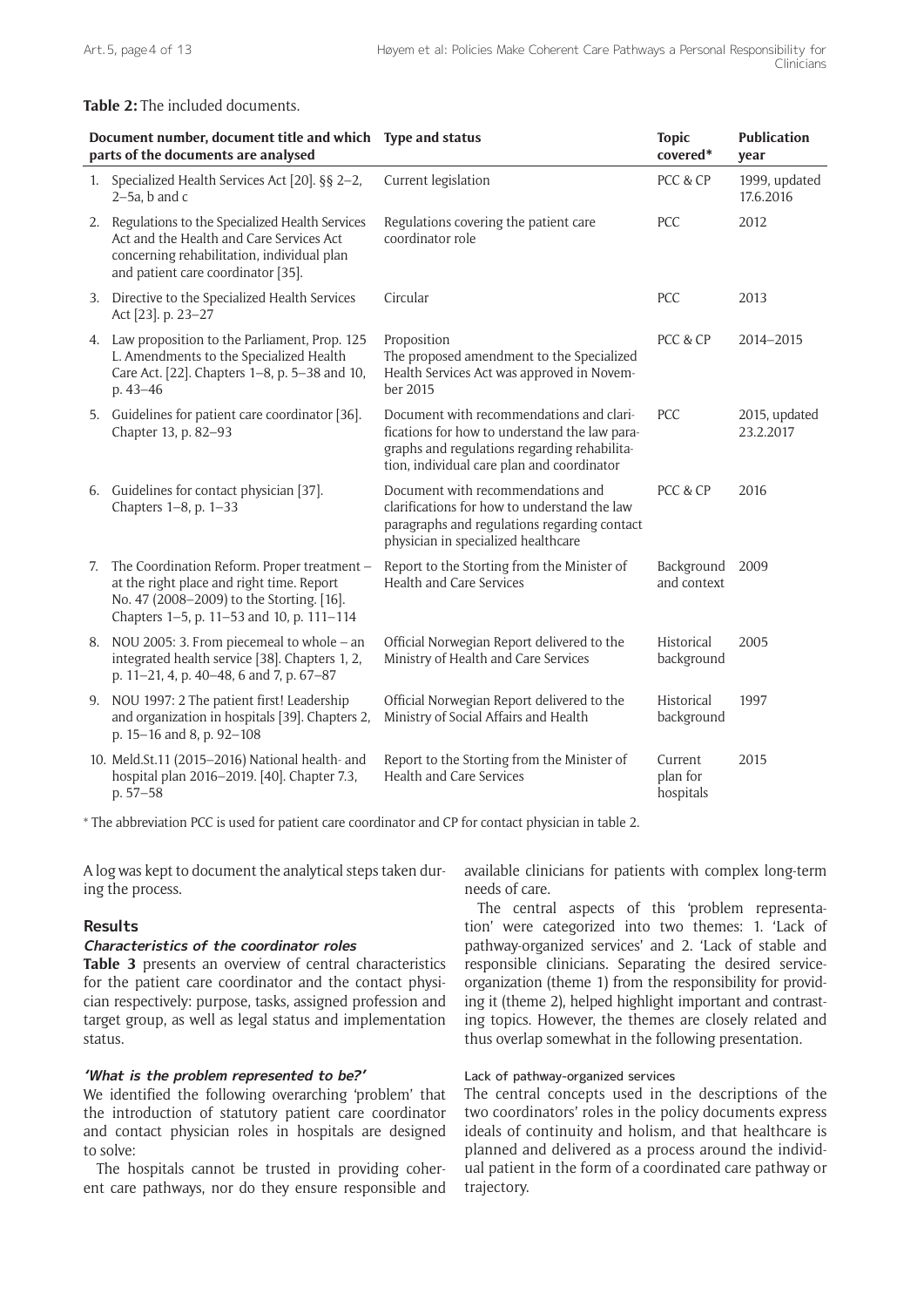| Area                              | Coordinator                                                                                                                                                                                                                                                                                                                                                                                                                                                                                        |                                                                                                                                                                                                                                                                                                                                                                                                                                                                                                                                                                                                                                                         |  |  |
|-----------------------------------|----------------------------------------------------------------------------------------------------------------------------------------------------------------------------------------------------------------------------------------------------------------------------------------------------------------------------------------------------------------------------------------------------------------------------------------------------------------------------------------------------|---------------------------------------------------------------------------------------------------------------------------------------------------------------------------------------------------------------------------------------------------------------------------------------------------------------------------------------------------------------------------------------------------------------------------------------------------------------------------------------------------------------------------------------------------------------------------------------------------------------------------------------------------------|--|--|
|                                   | Patient care coordinator (1,2,3,4,5)                                                                                                                                                                                                                                                                                                                                                                                                                                                               | Contact physician (1,4,6)                                                                                                                                                                                                                                                                                                                                                                                                                                                                                                                                                                                                                               |  |  |
| Purpose                           | Ensure continuity and coherence in patients'<br>care pathways.                                                                                                                                                                                                                                                                                                                                                                                                                                     | Enhance the quality of treatment. Contribute to patient<br>safety, predictability and continuity in patients' pathways.                                                                                                                                                                                                                                                                                                                                                                                                                                                                                                                                 |  |  |
| Tasks                             | Follow up of the individual patient before,<br>under and after hospital stay.<br>Coordinate hospital services between units,<br>departments, and professionals around the<br>patient.<br>Be the point of contact for the patient,<br>collaborating professionals, external service<br>providers and institutions.<br>Secure information and dialogue with the<br>patient.<br>Contribute to progression in the process in<br>the work on the individual care plan (ICP)<br>when this is applicable* | Be a stable contact-person for the patient regarding medical<br>questions.<br>Be involved in treatment or follow up, and be available and<br>inform the patient and next of kin through the course of<br>treatment and follow up.<br>Contribute that the patient trajectory develops as planned.<br>Establish contact with other professionals/units if necessary.<br>Be available for medical questions from primary healthcare or<br>other professionals.<br>The hospital can decide whether the contact physicians also<br>should hold the statutory responsibilities for 'information to<br>the patient' and 'documentation in the patient record'. |  |  |
| Assigned<br>profession            | Healthcare personnel. (From 2012-2015:<br>'Coordinator should preferably be a physi-<br>cian'. This was removed in 2015 in an<br>amendment of the law paragraph).                                                                                                                                                                                                                                                                                                                                  | Physician with relevant competence, preferably a specialist.<br>In mental healthcare and substance abuse treatment, contact<br>psychologist may be appointed in place of contact physician.                                                                                                                                                                                                                                                                                                                                                                                                                                                             |  |  |
| Target group                      | Patients with complex or long-term needs<br>of coordinated services under the Act of<br>specialized healthcare.                                                                                                                                                                                                                                                                                                                                                                                    | Patients with serious conditions who are in need of treatment<br>or follow up from specialized healthcare for a period of time.                                                                                                                                                                                                                                                                                                                                                                                                                                                                                                                         |  |  |
| Criteria defining<br>target group | Expected needs of services for the patient<br>from different departments, units and pro-<br>fessions in specialized healthcare over time,<br>and the need of coordinated services.                                                                                                                                                                                                                                                                                                                 | The severity of the condition; risk of disability or death,<br>comorbidity, expected progression. Duration: Need of treat-<br>ment more than 3-4 days. Need of more than one follow-up<br>consultation.                                                                                                                                                                                                                                                                                                                                                                                                                                                 |  |  |
| Legal status                      | Obligation for specialized healthcare<br>(Specialized Health Services Act).<br>Not a legalized right for the patient.                                                                                                                                                                                                                                                                                                                                                                              | Obligation for specialized healthcare (Specialized Health<br>Services Act).<br>Legalized right for the patient (The Patients' Rights Act).                                                                                                                                                                                                                                                                                                                                                                                                                                                                                                              |  |  |
| Implementation<br>status          | Various degree of implementation and<br>knowledge in the hospitals (4). National<br>Audit concludes that the goals are not<br>achieved [27].                                                                                                                                                                                                                                                                                                                                                       | Act came into force September 2016. The hospitals are in<br>the process of developing routines for the role as well as<br>procedures and tools for documentation and communication<br>(2017).                                                                                                                                                                                                                                                                                                                                                                                                                                                           |  |  |

## **Table 3:** Central characteristics of the two coordinator roles.

\* From being a common responsibility for all healthcare services, the main responsibility for individual care plans was assigned to the municipalities from 2012. When patients need services from both primary and specialized healthcare, the hospitals' responsibility was confined to informing the patients, reporting patients' needs of individual care plans to the municipalities, and to collaborate and contribute according to the needs of the individual patient. Specialized healthcare must develop the plan together with the patient, if he or she do not need services from the municipality (5).

"The coordinator must accommodate the patients' needs for a continuous and holistic patient pathway" (3, p. 25).

The arguments in policy documents for establishing the coordinator roles show the type of 'problems' that the coordinators should help alleviate.

"Hospitals are complex organisations. Patients move between outpatient and inpatient services, x-rays, labs, and different clinical departments, and between hospital and primary health and care services. It is well documented that the risk for failure is greatest during transitions between services. Many patients complain about fragmented

pathways, many different clinicians involved, poor information flow, and lack of continuity and overview" (10, p. 57).

We see similar descriptions of ideals and challenges in the other documents (4, 5, 6, and 8). The key terms used depict a planned process along a timeline. They include; 'pathway', 'patient pathway', 'cohesive pathway', 'standard pathway', 'course of treatment', 'patient trajectory' and similar. These terms are used in conjunction with words as continuous, holistic, coherent and coordinated. Clear definitions of these concepts are not offered. To describe how the different key terms are applied in the documents, they are categorised in three different dimensions of care; a safety and quality dimension, a temporal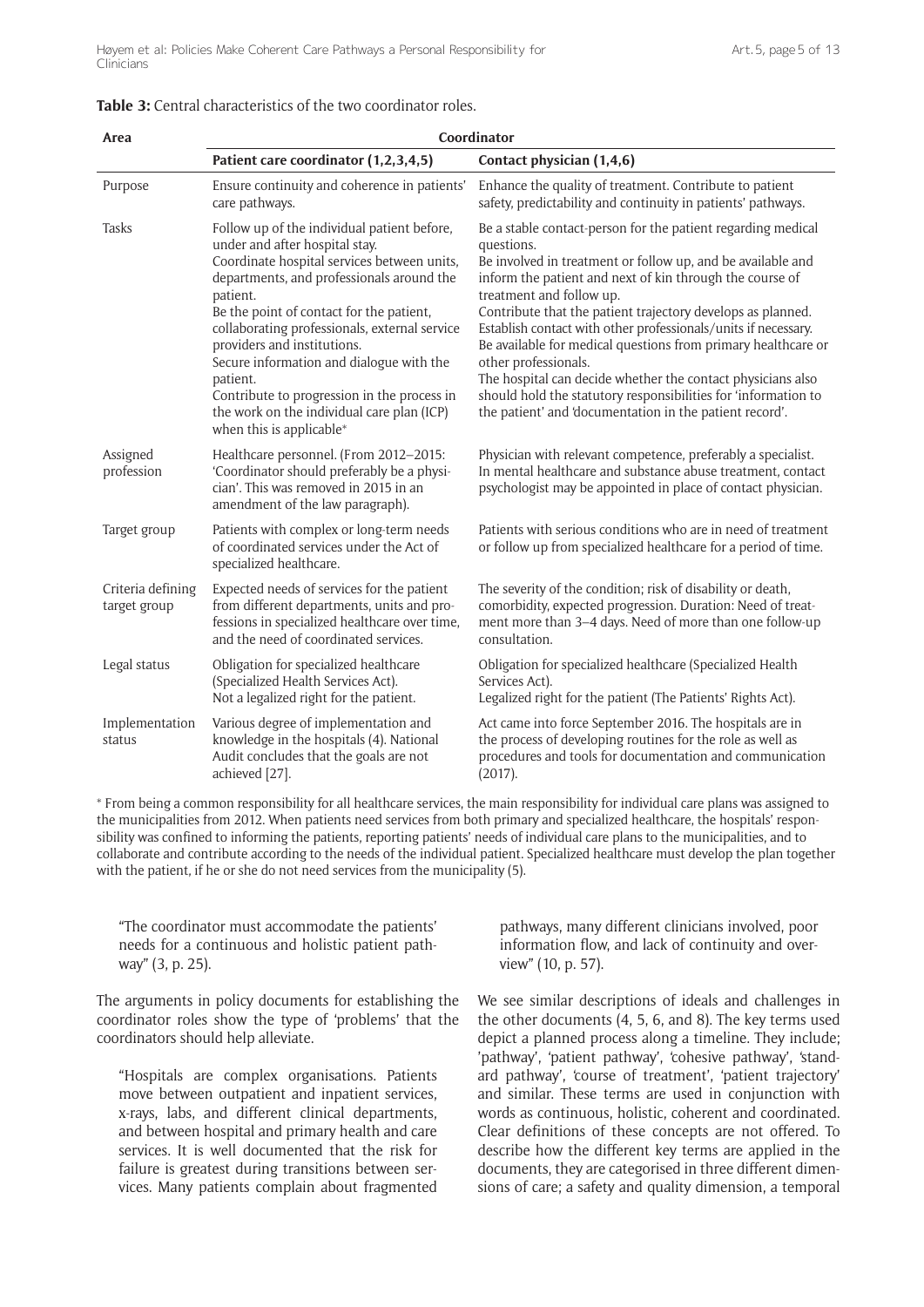and organizational dimension, and a patient involvement dimension.

The dimension of safety and quality in care

The regulations of these coordinator roles state the ideal that the patients at all times must feel safe and secure in their encounters with healthcare.

"It is vital that patients with a serious illness, injury or disability, and also their next of kin, feel secure throughout the patient trajectory" (4, p. 10).

The coordinators are ascribed a role of monitoring and adjusting the ongoing service provision to safeguard quality and patient safety for the individual patient.

"The aim [of contact physician] is increased security and predictability for the patient and next of kin, improved quality and cohesion in the medical services" (10, p. 57).

The documents do not outline further how to interpret safety and quality. Nor are the tasks and magnitude of the responsibilities for the coordinators described when it comes to ensuring each individual patient's experience of security, overview, predictability and coherence at any stage in the healthcare trajectory.

## The temporal and organizational dimension of care

The descriptions of the coordinator roles underline the importance of seeing the elements of healthcare in a broader holistic perspective, or as a phase in a longer trajectory (temporal dimension), where attention to transfers is vital in preventing fragmented care (organizational dimension) (5).

"Achieving a good pathway requires good collaboration, logistics and communication between the various service localities and levels of care" (4, p. 10).

In this perspective, the ideals of continuity and holism imply services delivered in a timely fashion according to a plan, along a timeline adapted for the individual patient. It is specified that the coordinator shall ensure coordination of all the healthcare services that are relevant in connection to a hospital stay (3). In the guidelines (5, 6) it is referred to the standardized pathways that in 2015 were implemented in Norwegian hospitals for 28 cancer diagnoses [34], and that the cancer pathway coordinators may fill the role as 'patient care coordinators'.

#### The dimension of patient involvement in care

The coordinators are expected to ensure that the process of planning and performance of care fulfils specific ideals of person-centred care. One aspect is to ensure user participation and patient influence through co-creation of care (5).

"The coordinator is responsible for following up input from patients and their families, and for

ensuring user involvement and good dialogue" (3, p. 25).

The law paragraph  $(1, \S2-5)$  a) states that the patient care coordinator shall safeguard progress in developing and following up the patient's individual care plan when applicable. The reference to the statutory individual care plan signals specific requirements for personalisation of the care planning and delivery in the form of a written plan based on personal goals. Additionally, it signals that the scope of what is within the coordinators responsibility is the patient's 'coping with life', not merely treatment or healthcare.

## Lack of stable and responsible professionals

The law requires that hospitals appoint patient coordinators from clinical staff to be responsible for ensuring continuity of care for individual patients (1, §2–5 a and §2–5 c). This implies an assumption that current fragmentation is the result of lack of effort on the part of coordinating professionals. Thus, the 'problem' becomes the lack of a responsible and available person.

The patient care coordinator role is described in the documents by terms such as; 'ensure', 'provide', 'secure', 'safeguard', 'take responsibility for', 'take care of', 'at any time hold the main responsibility for', and 'have a central role in'. These reflect expectations that the coordinators should take on a high degree of personal responsibility. The tasks connected to these responsibilities include; 'the needed follow-up of the individual', 'coordinated and individualized services', 'co-ordination with external services', 'progress in development of individual care plan', and 'dialogue and user participation' – among others (1, 2, 3, 5, 6).

"The coordinator is a service provider responsible for ensuring necessary follow-up and coordination of the services, as well as progress in work with the individual care plan" (5, p. 83).

Some of the same terms are used to describe the role of the contact physician: 'Keep the complete overview over the patient trajectory', 'contribute to ensuring that the trajectory develops as planned', and '[it is recommended that the contact physician] hold the statutory role of being responsible for information to the patient and for the patient's record' (4, 6).

"Patients will still meet several physicians during the process, but patients and next of kin must feel secure that there is one physician who has a particular responsibility for them" (6, p. 5).

The way the pathway ideals and responsibilities are described, it is not clearly specified whether the pathway coordination responsibilities for these coordinators are limited to the hospital treatment, the totality of the patient's healthcare encounters across institutions, or if it should cover a wider coping with life-perspective. Particularly the references to the individual care plans in the descriptions of the patient care coordinator, indicates that the scope of this role includes the patients' process of 'coping with life' in addition to disease-related treatment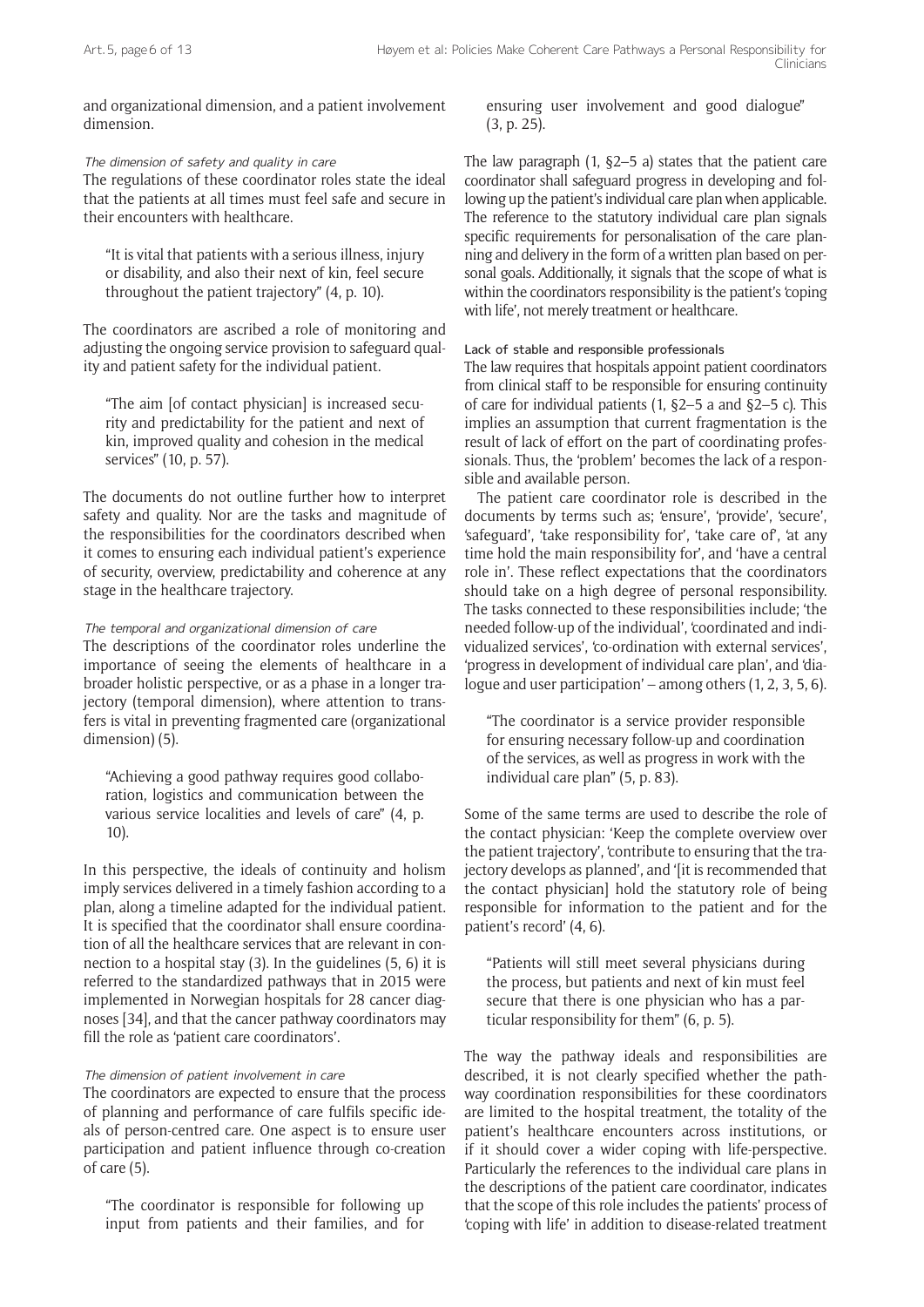and the logistics of the healthcare events both before, under and after hospital treatment (3, 5). Also the references to 'necessary follow-up', 'complete overview of the patient trajectory', and 'coordination with external services' express wide and undefined responsibilities.

It is recommended that the patient have only one contact physician, also when several healthcare units are involved (6). The responsibility of the contact physician is thus not limited to the treatment within the unit where the physician is organized, the areas of the physician's specialization, or the period of hospital stay (6). Additionally, the guidelines for the contact physician explicitly state that taking on this role in no way changes the responsibilities of existing roles like 'treatment responsible physician' and 'responsible surgeon' (6, p. 6). In the same way, the responsibility of the patient care coordinator is to interact with and orchestrate personnel both within and outside the unit or institution that have or will have treatment or follow-up responsibility for the patient (5).

One of the main aims of both roles for patients with long-term, complex needs is to provide relational continuity between the patient and a particular healthcare professional who is available over time, and who is well informed about the patient's situation and the relevant services to be coordinated (5, 6).

"The patient must experience that the contact physician represents continuity throughout the treatment pathway. (...) The contact physician must provide the patient with information, be available, and participate in the treatment team" (6, p. 21).

About the patient care coordinator it is said that:

"The service provider who is appointed as coordinator must at all times have the main responsibility for follow-up of the patient" (5, p. 83).

Patients with a combination of complex long-term needs and serious illness qualify to have both a contact physician and a patient care coordinator (1). In addition, those who have a cancer diagnosis, for which a standardized pathway has been implemented, may also have a cancer pathway coordinator (6). The tasks and responsibilities are to some extent differentiated between the roles in the current guidelines for situations where the patient qualifies for more than one of these coordinators (4, 5, 6): The care coordinator's role should be limited to the logistical coordination and to ensure progress in individual care plan process. The contact physician's role is mainly to be informed and available for the patient, next of kin and collaborating healthcare personnel in relation to medical issues. While the cancer pathway coordinator is recommended to fill the role of patient care coordinator if the patient needs both (5, 6). The need of close collaboration and clarification of the roles towards the patients is emphasized (6). Further distinctions between responsibilities and roles in varying circumstances are not offered in the documents, nor are questions related to capacity and authority within and between the roles addressed.

#### **Discussion**

This study found that the policies prescribing contact physicians and patient care coordinators are designed to solve the 'problems' that the hospitals do not provide coherent care pathways for patients with complex long-term needs of care, and that they do not ensure responsible and available clinicians as stable contact persons for these patients. Professionals in clinical staff should be appointed as coordinators who are assigned a personal responsibility for realization of healthcare that is planned and delivered as a process around the individual patient in the form of a coordinated care pathway or trajectory. This covers quality and security, time/space logistics and processes that ensure patient involvement. The coordinators are also expected to be available for the patients, and responsible on behalf of the system, over time and across units.

#### **Common pathway rhetoric – different premises**

The call for pathway approaches in the studied documents resonates with the central public discourse expressing the ideal of process-organized services aiming at efficient delivery, equality of healthcare and continuity of care for patients [4, 5, 7, 8]. The many dimensions of care pathway ideals described as the coordinators' responsibility in the documents, can be expected to represent challenges for professionals and leaders responsible for realizing these. Different understandings of the care pathway concepts may embody differing, and in some cases even contradictory logics, processes and knowledge bases [42].

Complexity is a key concept used in defining the target groups for the hospitals' obligation to appoint patient care coordinators. Complexity is defined as the need for services from two or more units or professions over time [23]. Thus, the predictability of the care process and the needs for services and coordination assistance will show considerable variation within the target group. This will in turn have an impact on which type of care pathway model that is relevant in each case. The European Pathway Association distinguish between 'chain models' for high degree of predictability of needs and agreement about treatment, 'hub models' with a case manager for less predictable processes, and 'web models' for changing and unpredictable situations [7]. For the part of the target group with multimorbidity and serious illness that might be progressive or result in severe disabilities, a variety of services may become relevant at different stages for the individual patient [43]. Processes may be messy due to parallel ongoing assessment and treatment, many units and actors involved, and unpredictable disease progression or complications, or because of the patient's personal situation [44]. Thus, there will be variation in what is needed to provide coherent pathways for the individual patient according to the policy ideals. However, the policies do not address how variation in degree of complexity of the patients' needs may have consequences for the coordinator roles.

Additionally, the pathway rhetoric in the studied documents coincides with the rhetoric around standardized clinical pathways in the hospitals [9, 45]. The Norwegian cancer pathways is an example of such pathways [34]. These are preplanned 'chains of care', often with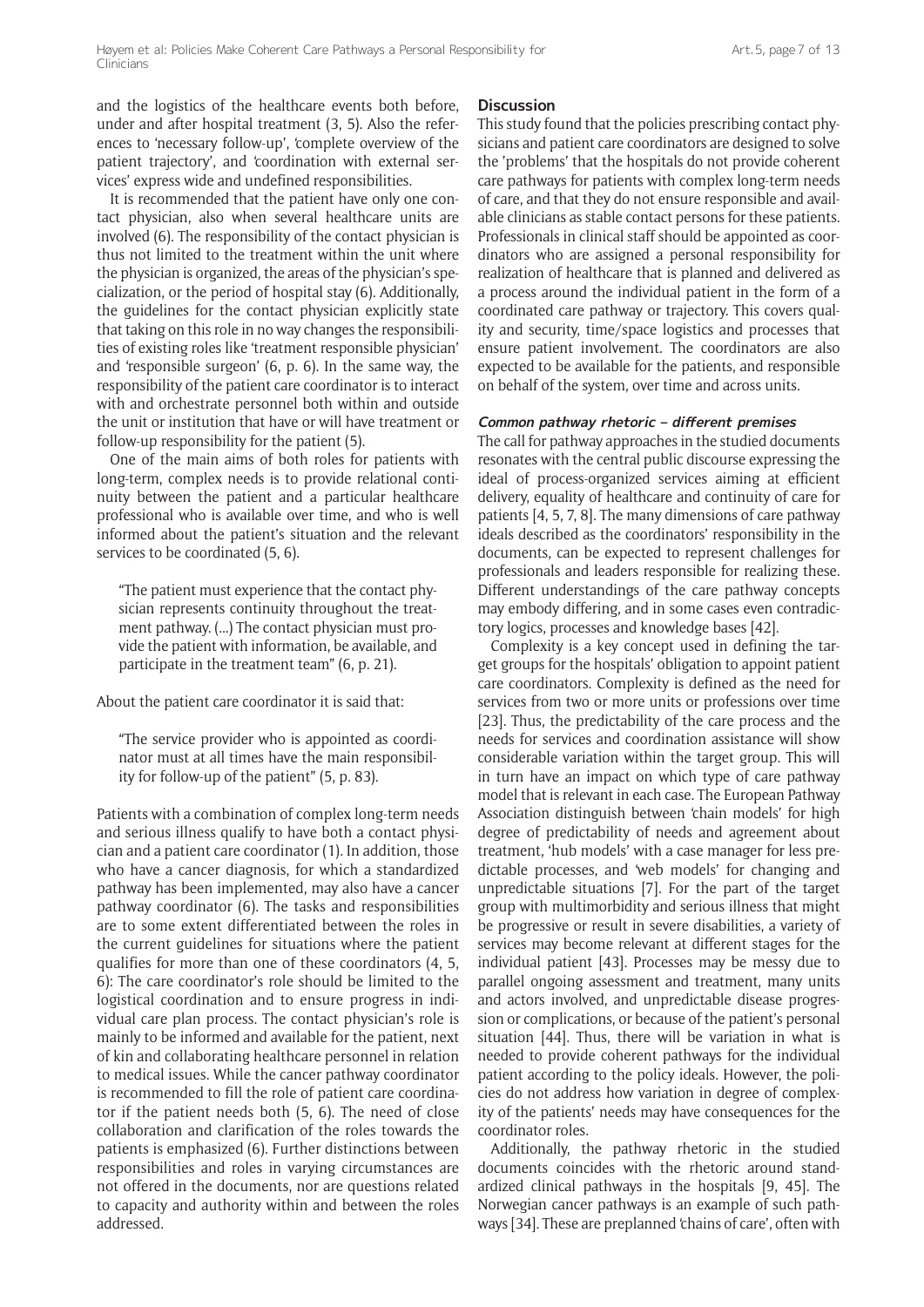pre-booked consultations along a defined timeline, organized multidisciplinary collaboration and dedicated coordinator positions with defined mandates and responsibility for facilitating, monitoring, customizing and documenting the patient flow. For this type of pathways, limited to a defined diagnosis or treatment procedure, there are clinical guidelines to be followed and a common knowledge base to build on [4]. The premises for such pathways are sufficient predictability of the patients' needs and agreement about treatment to make a planned chain of care [7]. Moreover, the standardized pathways are limited to a particular context or institution, and the organization of these pathways builds on local workflow analyses [45]. The statutory coordinator roles, however, are universal. Thus, the coordinators are expected to realize tailored pathways based on the individual patient's needs in hospital units and beyond with various infrastructure available.

The expansion of process-organized ideals for patient pathways from one diagnosis, to encompassing multimorbidity or complex service needs, as described by Fineide and Ramsdal [4], were also identified in our investigation. Similarly, we found a vertical expansion of the care to be organized, from relatively short intra-organizational processes, to cover transfers between services across organizational borders over long periods. Consequently, the knowledge base may be both controversial and uncertain [4], thereby failing to fulfil a central precondition for standardizing pathways [7]. Nevertheless, we see that the same concepts are used, without problematizing these factors. The hospitals are even advised to look to the implementation of the cancer pathways [22] for how to meet the expected challenges related to implementing the contact physician role. The policy documents do not mention the extensive preparatory work, structural organization and dedicated professional resources on which the cancer pathways are based [34]. No such processes or resources are referred to for the two studied coordinator roles. Beyond creating an individual care plan, no models or methods are suggested.

Based on the above, we suggest that the use of rhetoric based on clinical pathways, obscures the particular challenges related to creating coherent care pathways for patients with long-term needs, multimorbidity, low predictability of needs, or involvement of several service units and institutions. Additionally, we argue that as a result of the 'problem representation' inherent in the studied policy documents, the diversity of patient needs and preferences as well as the heterogeneity of current hospital work practices are left silent. Thus, the need of structural arrangements like availability of multidisciplinary resources, organized teamwork, mandate to cross borders, or process redesign are not thematised.

#### **Personal versus systemic responsibility**

Both the studied coordinator roles depend on assigning personal responsibility to a named and available clinician. Seemingly, this is a reasonable solution to fragmented services and low personal continuity as experienced by patients in hospitals. Having one trusted clinician, who helps navigate the system and takes personal responsibil-

ity for patient involvement and care planning, is understandably highly valued by patients with long-term healthcare needs [44, 46]. Nevertheless, as others have noted [47], designating responsibility to individual professionals may threaten the collective organizational responsibility needed to ensure 'system continuity' on a 24/7 basis in the hospital. Krogstad et al. point out differences between visible continuity measures such as when the patient meets the same professionals every day (front stage continuity), and continuity that is taken care of behind the scenes within an organizational system securing shared information and responsibility (back stage continuity). The current 'problem representation' is conceptualized as lack of 'front stage continuity' [47], and thus the answer is that professionals extend their personal responsibility for the follow-up of individual patients.

Still, some sort of personal responsibility is not new to healthcare. Conscientious healthcare professionals engage daily in detecting and bridging gaps of care, and work to build continuity for patients [48]. Organizing work is often invisible, as when nurses create continuity for patients across shifts, departments and institutions through a proactive identification of actions that Allen call "trajectory mobilisation" [49]. This type of work demands competence and experience, and it is context sensitive [50, 51].

Additionally, numerous coordinator roles are established on a system level in hospitals; some in dedicated positions, with earmarked resources and infrastructural support. These may be devoted e.g. to patient discharge [52], to the follow up of patients with a particular diagnosis [53], or to patients undergoing a certain treatment procedure [54]. However, the studied Norwegian coordination policy refer in a very limited degree to existing coordination measures, established coordinator roles, or to research on such. Thus, those responsible for implementing the new statutory coordinator roles must agree on how to interpret the policy demands, and how to design the new roles in relation to existing resources in the particular context.

#### **Extended and overlapping scope of responsibility**

The introduction of the patient responsible physician in 2001 (**Table 1**), was found to disrupt established work practices and distribution of responsibility among nurses and physicians in hospitals [51]. The hospital trusts and professionals' unions that submitted consultation responses to the proposition of the law amendment introducing contact physician in 2014 [55], expressed concern that this obligation of personalized responsibility would interfere with established roles and create new grey zones of responsibility in the hospital, thus increasing the risk of poorer security and quality of care for the patients. While sharing the ideals of process-organized healthcare around the individual patient, several considered this arrangement neither feasible nor sustainable [55].

The two studied hospital coordinators' responsibility covers coordinating care in relation to hospital admissions, including before, between and after hospital treatments [36, 37]. Hence they are expected to choose their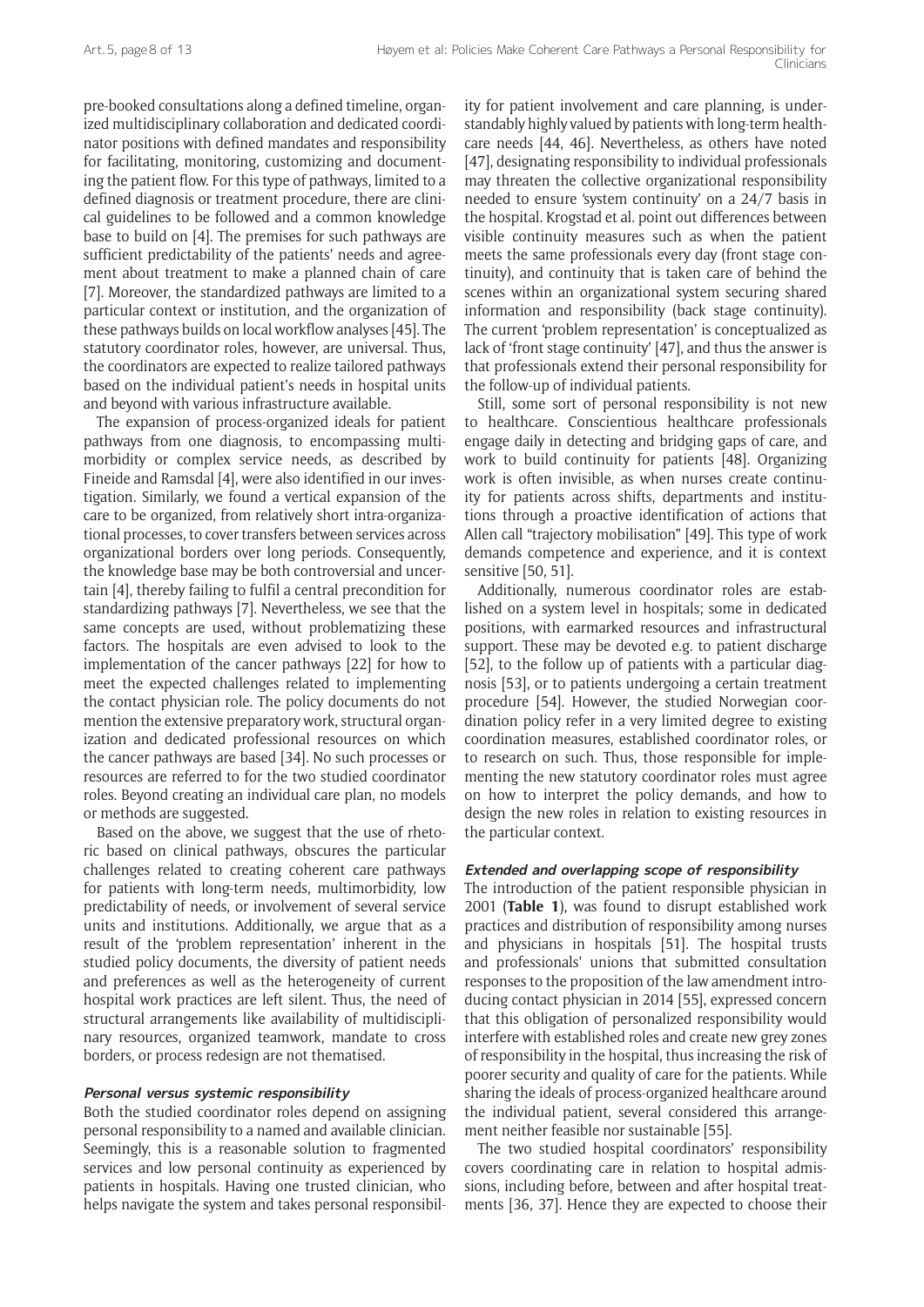actions and priorities, and allocate the needed resources based on an overall perspective of the patient trajectory [56], thereby extending their professional responsibility both in time and scope. This includes defining when there is a need to apply the statutory coordinator role, and negotiating the practical performance of the role in the local work practices.

This extended duty also actualizes questions related to distribution of responsibility for care coordination between specialized and primary healthcare. The family doctor in primary care has a long-standing responsibility of coordinating medical healthcare for the individual patient [31]. The new contact physician in hospitals now has a similar duty, though with the main focus on the specialized healthcare [37]. The guideline for contact physicians specify that implementing the new roles should not entail changes to current responsibilities between primary and specialized healthcare [37]. The patient care coordinators in primary healthcare are given a nearly identical duty as those in hospitals [35]. Additionally, the municipalities are assigned the main responsibility for coordination through the individual care plan when the patient needs services from both sectors [35]. The new statutory coordination responsibilities for the hospitals thus seem to overlap those of primary healthcare. Hence, the distributions of responsibility between coordinators in the different sectors are subject to negotiations in each given situation. Limited system support is available for such processes. The statutory Coordination units are responsible, on behalf of the hospital and the municipality respectively, for realization of individual care plans and patient care coordinator roles as well as for supporting the coordinators [35]. Two unpublished surveys by the first author show, however, that a majority of these units in hospitals have limited capacity and authority. Often they consist only of one part-time position, and have limited authority due to a low position in the organization. Many also describe a low degree of leadership support.

A coordinator role that implies actions beyond both professional and institutional mandates, leads to authority challenges such as restricted access to relevant arenas and information, as well as lack of decision-making authority needed in the realization of individual care pathways across units and sectors. An apparent paradox is that at the same time as responsibilities for the follow up of patients with long-term complex needs are transferred from hospitals to primary healthcare as part of the coordination reform, the hospitals' duties for cross-sector coordination are both extended and strengthened through legal obligations.

#### **Limitations**

To the best of our knowledge, the document sample covers the current Norwegian legislation on our topic. An inclusion of governmental debates, media communication and a wider range of governing documents could have broadened the scope and analysis.

One of the main aims of Bacchi's post-structural discourse analysis is to disclose how the way the 'problem' is represented in policy, makes certain subject positions possible or available [30]. The focus of our study is limited to the subject positions of healthcare providers. The study would have been strengthened by an examination of the policies' implications for the patient role and position, and for the fulfilment of patients' rights.

An empirical study of stakeholders' understanding of these policies would offer important complementary insights.

#### **Conclusion**

Our analysis shows that the lack of coherent pathways, as well as the lack of stable and responsible professionals for patients with complex needs are represented as the 'problems' to be solved by extending individual healthcare professionals' scope of responsibility in roles as coordinators. We suggest that the policies' construction of the 'problem' as a responsibility issue shows that Norwegian authorities focus on 'front stage continuity'. Professionals and leaders in hospitals emphasize 'back stage' or system continuity, and have criticized the policymakers for not taking into account the diversity of patient needs, the heterogeneity of hospital practices and existing coordination work.

Further, how clinicians are to fulfil their expanded roles within existing work practices is left unaddressed. The adequacy of hospital professionals in clinical positions as coordinators responsible for patient pathways depends on both contextual and personal factors. In some hospital units, coordinators may have access to appropriate system support such as suitable information systems, multidisciplinary resources and organized teamwork, while others lack all such resources.

The studied policy documents use a 'pathway rhetoric' that is captivating. However, these concepts are established for disease-specific clinical pathways. Equating these different types of pathways may obscure the particular challenges inherent to creating coherent care pathways for patients with long-term needs, multimorbidity, low predictability of needs, or with involvement of several professionals, service units and institutions.

Finally, we argue that it is demanding to question the framing of the 'problem' and further to create opportunities for discussing alternative understandings, when personally responsible coordinators as the instrument for achieving the goal of coherent care pathways is obligated by law and seemingly solves an obvious challenge.

## **Additional File**

The additional file for this article can be found as follows:

• **List of analysed documents.** The included documents and where to find them on the Internet. DOI: <https://doi.org/10.5334/ijic.3617.s1>

#### **Reviewers**

Dr Volker Amelung, Professor for International Healthcare System Research, Medical University of Hannover, Germany.

Dr. Mona Jerndahl Fineide, Associate Professor, Faculty of health and welfare sciences, Østfold University College, Kråkerøy, Norway.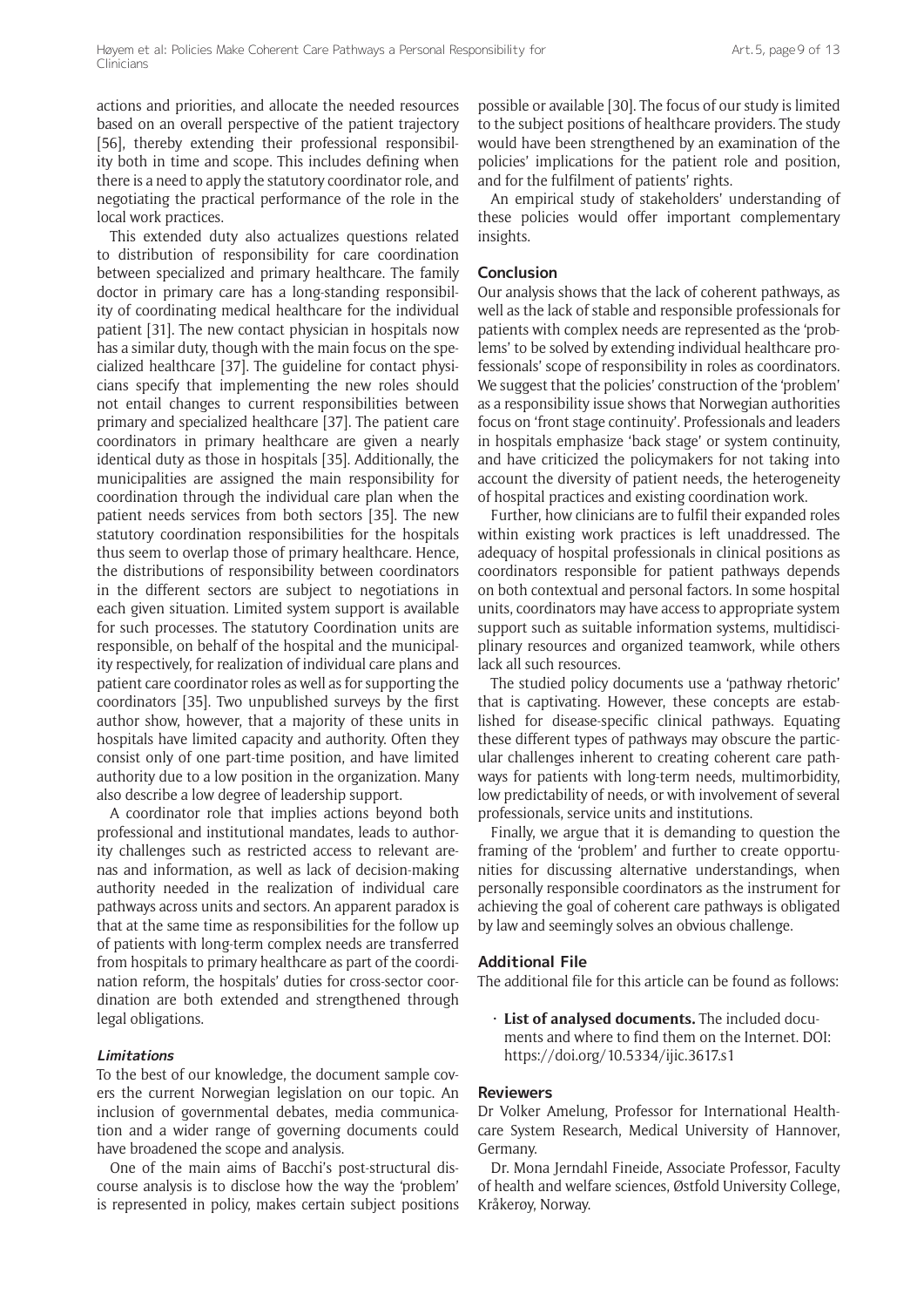# **Competing Interests**

The authors have no competing interests to declare.

# **References**

- 1. **Nolte, E** and **McKee, M.** (eds.). Caring for people with chronic conditions. A health system perspective. In: Figueras, J, McKee, M, Mossialos, E, Saltman, RB (eds.), *European Observatory on Health Systems and Policies Series*. Berkshire, England: World Health Organization on behalf of the European Observatory on Health Systems and Policies; 2008.
- 2. **Goodwin, N, Sonola, L, Thiel, V** and **Kodner, DL.** Co-ordinated care for people with complex chronic conditions. *Key lessons and markers for success*. In: O-Neill, K. (ed.), London: The King's Fund, 2013. [cited 2018 April 25]. Available from: [https://www.](https://www.kingsfund.org.uk/projects/co-ordinated-care-people-complex-chronic-conditions) [kingsfund.org.uk/projects/co-ordinated-care-peo](https://www.kingsfund.org.uk/projects/co-ordinated-care-people-complex-chronic-conditions)[ple-complex-chronic-conditions.](https://www.kingsfund.org.uk/projects/co-ordinated-care-people-complex-chronic-conditions)
- 3. **World Health Organization.** WHO global strategy on people-centred and integrated health services. *Interim Report*. Geneva, Switzerland: World Health Organization, Service Delivery and Safety, 2015. [cited 2018 April 25]. Available from: [http://www.who.int/servicedeliverysafety/areas/](http://www.who.int/servicedeliverysafety/areas/people-centred-care/global-strategy/en/) [people-centred-care/global-strategy/en/.](http://www.who.int/servicedeliverysafety/areas/people-centred-care/global-strategy/en/)
- 4. **Fineide, MJ,** and **Ramsdal, H.** Prosesstenkning utvikling av standardiserte pasientforløp og behandlingslinjer. [Process thinking – development of clinical pathways and chains of care]. In: Vabø, M and Vabo, SI. (eds.). Velferdens organisering Oslo: Universitetsforlaget; 2014. p. 108–21. [in Norwegian].
- 5. **Vos, L, Chalmers, SE**, **Duckers, MLA, Groenewegen, PP, Wagner, C** and **van Merode, GG.** Towards an organisation-wide process-oriented organisation of care: A literature review. *Implementation Science*  [serial online] 2011 8; 6. [cited 2018 April 25]. Available from: [https://implementationscience.biomed](https://implementationscience.biomedcentral.com/articles/10.1186/1748-5908-6-8)[central.com/articles/10.1186/1748-5908-6-8](https://implementationscience.biomedcentral.com/articles/10.1186/1748-5908-6-8).
- 6. **Uijen, AA, Schers, HJ, Schellevis, FG** and **van den Bosch, W.** How unique is continuity of care? A review of continuity and related concepts. *Family Practice*, 2012; 29(3): 264–71. DOI: [https://doi.](https://doi.org/10.1093/fampra/cmr104) [org/10.1093/fampra/cmr104](https://doi.org/10.1093/fampra/cmr104)
- 7. **Vanhaecht, K, Panella, M, van Zelm, R** and **Sermeus, W.** An overview on the history and concept of care pathways as complex interventions. *International Journal of Care Pathways*, 2010; 14(3): 117–23. DOI: [https://doi.org/10.1258/](https://doi.org/10.1258/jicp.2010.010019) [jicp.2010.010019](https://doi.org/10.1258/jicp.2010.010019)
- 8. **Axelsson, R, Axelsson, SB, Gustafsson, J** and **Seemann, J.** Organizing integrated care in a university hospital: Application of a conceptual framework. *International Journal of Integrated Care* [serial online], 2014 2; 14. [cited 2018 April 25]. Available from: [https://www.ijic.org/article/10.5334/](https://www.ijic.org/article/10.5334/ijic.1529/) [ijic.1529/.](https://www.ijic.org/article/10.5334/ijic.1529/)
- 9. **Schrijvers, G, van Hoorn, A** and **Huiskes, N.** The care pathway: Concepts and theories: An introduction. *International Journal of Integrated Care* [serial online], 2012 Sep 18; 12. [cited 2018

April 25]. Available from: [http://www.ijic.org/](http://www.ijic.org/URN:NBN:NL:UI:10-1-113788/ijic2012-192) [URN:NBN:NL:UI:10-1-113788/ijic2012-192.](http://www.ijic.org/URN:NBN:NL:UI:10-1-113788/ijic2012-192)

- 10. **Nolte, E, Knai, C, Hofmarcher, M, Conklin, A, Erler, A, Elissen, A, Flamm, M, Fullerton, B, Sonnichsen, A** and **Vrijhoef, HJ.** Overcoming fragmentation in health care: Chronic care in Austria, Germany and The Netherlands. *Health Economics Policy and Law*, 2012; 7(1): 125–46. DOI: [https://](https://doi.org/10.1017/S1744133111000338) [doi.org/10.1017/S1744133111000338](https://doi.org/10.1017/S1744133111000338)
- 11. **Ahgren, B.** The path to integrated healthcare: Various Scandinavian strategies. *International Journal of Care Coordination*, 2014; 17(1–2): 52–8. DOI: <https://doi.org/10.1177/2053435414540606>
- 12. **Mur-Veeman, I, van Raak, A** and **Paulus, A.** Comparing integrated care policy in Europe: Does policy matter? *Health Policy*, 2008; 85(2): 172–83. DOI: [https://doi.org/10.1016/j.healthpol.2007.07](https://doi.org/10.1016/j.healthpol.2007.07.008) [.008](https://doi.org/10.1016/j.healthpol.2007.07.008)
- 13. **Onder, G, Palmer, K, Navickas, R, Jureviciene, E, Mammarella, F, Strandzheva, M, Mannucci, P, Pecorelli, S** and **Marengoni, A.** Time to face the challenge of multimorbidity. A European perspective from the joint action on chronic diseases and promoting healthy ageing across the life cycle (JA-CHRODIS). *European Journal of Internal Medicine*, 2015; 26(3): 157–9. DOI: [https://doi.org/10.1016/j.](https://doi.org/10.1016/j.ejim.2015.02.020) [ejim.2015.02.020](https://doi.org/10.1016/j.ejim.2015.02.020)
- 14. **Grimsmo, A** and **Magnussen, J.** Norsk samhandlingsreform i et internasjonalt perspektiv. [The Norwegian Coordination Reform in an international perspective]. Trondheim, Norway: Institutt for samfunnsmedisin, NTNU; 2015. [in Norwegian].
- 15. **Steel, D** and **Cylus, J.** Health Systems in Transition. United Kingdom (Scotland): Health system review. *European Observatory on Health Systems and Policies*, 2012; 14(9).
- 16. St.meld. nr. 47. Samhandlingsreformen. Rett behandling – på rett sted – til rett tid. [Report No. 47 (2008–2009) to the Storting. The Coordination Reform. Proper treatment – at the right place and right time]. Oslo: Helse- og omsorgsdepartementet; 2008–2009: Chapters 1–5, p. 11–53 and 10, p. 111– 4. [cited 2018 April 25]. Available from: [https://](https://www.regjeringen.no/no/dokumenter/stmeld-nr-47-2008-2009-/id567201/) [www.regjeringen.no/no/dokumenter/stmeld](https://www.regjeringen.no/no/dokumenter/stmeld-nr-47-2008-2009-/id567201/)[nr-47-2008-2009-/id567201/](https://www.regjeringen.no/no/dokumenter/stmeld-nr-47-2008-2009-/id567201/) [in Norwegian].
- 17. **Romøren, TI, Torjesen, DO** and **Landmark, B.** Promoting coordination in Norwegian health care. *International Journal of Integrated Care* [serial online], 2011 5; 11. [cited 2018 April 25]. Available from: [https://www.ijic.org/articles/abstract/10.5334/](https://www.ijic.org/articles/abstract/10.5334/ijic.581/) [ijic.581/.](https://www.ijic.org/articles/abstract/10.5334/ijic.581/)
- 18. **World Health Organization.** Regional office of Europe. Modern health care delivery systems, care coordination and the role of hospitals. Copenhagen, Denmark: World Health Organization; 2012. 1–36. [cited 2018 April 25]. Available from: [http://www.](http://www.euro.who.int/en/health-topics/Health-systems/public-health-services/publications/2012/modern-health-care-delivery-systems,-care-coordination-and-the-role-of-hospitals) [euro.who.int/en/health-topics/Health-systems/](http://www.euro.who.int/en/health-topics/Health-systems/public-health-services/publications/2012/modern-health-care-delivery-systems,-care-coordination-and-the-role-of-hospitals) [public-health-services/publications/2012/modern](http://www.euro.who.int/en/health-topics/Health-systems/public-health-services/publications/2012/modern-health-care-delivery-systems,-care-coordination-and-the-role-of-hospitals)[health-care-delivery-systems,-care-coordination](http://www.euro.who.int/en/health-topics/Health-systems/public-health-services/publications/2012/modern-health-care-delivery-systems,-care-coordination-and-the-role-of-hospitals)[and-the-role-of-hospitals](http://www.euro.who.int/en/health-topics/Health-systems/public-health-services/publications/2012/modern-health-care-delivery-systems,-care-coordination-and-the-role-of-hospitals).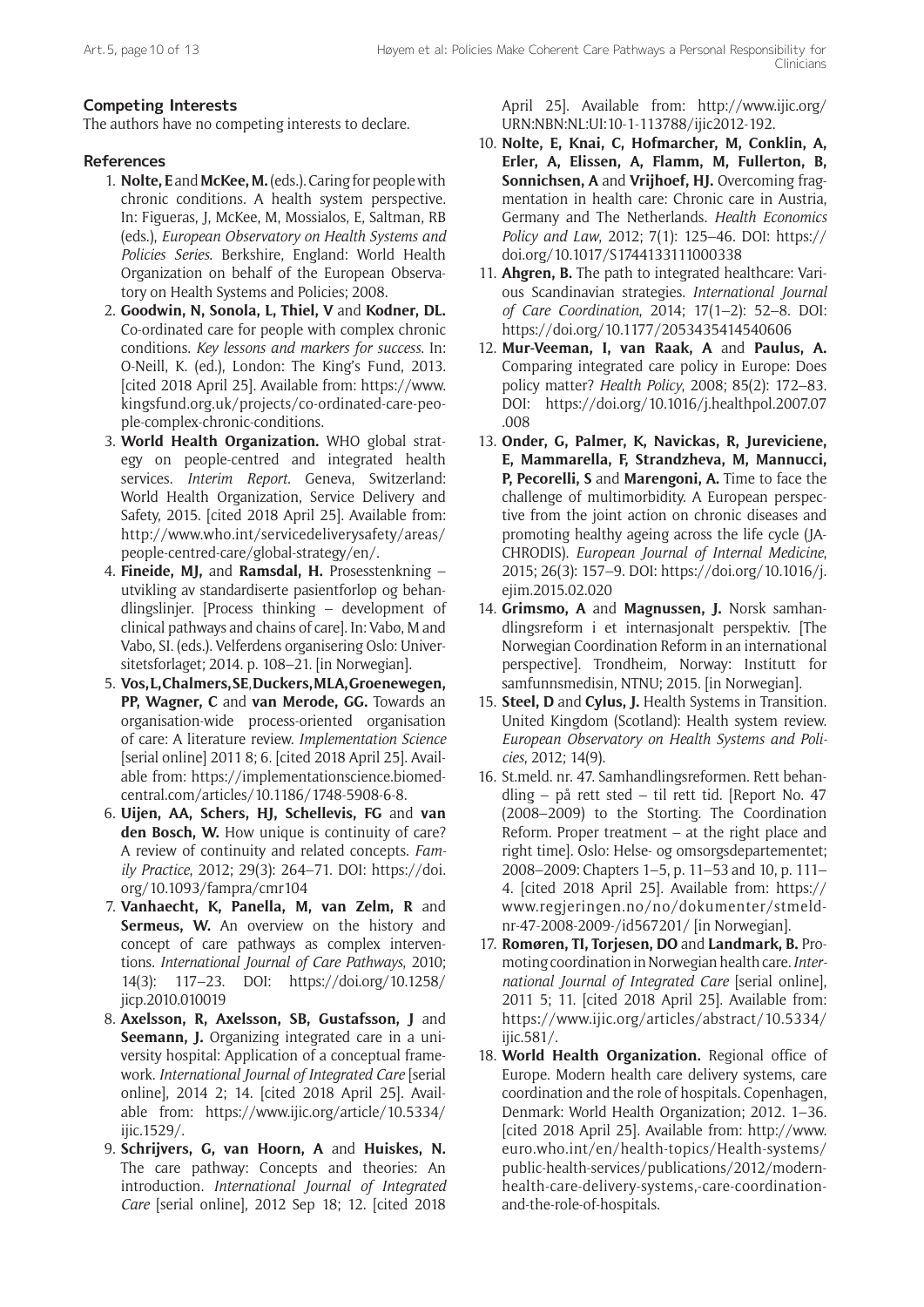- 19. **De Regge, M, De Pourcq, K, Meijboom, B, Trybou, J, Mortier, E** and **Eeckloo, K.** The role of hospitals in bridging the care continuum: A systematic review of coordination of care and follow-up for adults with chronic conditions. *BMC Health Services Research* [serial online], 2017 17; 550. [cited 2018 April 25]. Available from: [https://bmche](https://bmchealthservres.biomedcentral.com/articles/10.1186/s12913-017-2500-0)[althservres.biomedcentral.com/articles/10.1186/](https://bmchealthservres.biomedcentral.com/articles/10.1186/s12913-017-2500-0) [s12913-017-2500-0](https://bmchealthservres.biomedcentral.com/articles/10.1186/s12913-017-2500-0)
- 20. **Spesialisthelsetjenesteloven.** [Specialized Health Services Act] LOV-1999-07-02-61; 1999. LOV-2016- 06-17-48. [cited 2018 April 25]. Available from: [https://lovdata.no.](https://lovdata.no) [in Norwegian].
- 21. **Helse- og omsorgstjenesteloven.** [Municipal Health and Care Services Act], LOV-2011-06-24-30; 2013. LOV-2017-06-16-53. [cited 2018 April 25]. Available from: <www.lovdata.no>. [in Norwegian].
- 22. **Prop. 125 L** (2014–2015). Endringar i spesialisthelsetjenesteloven m.m. (kontaktlege i spesialisthelsetenesta m.m.). [Law proposition to the Parliament, Amendments to the Specialized Health Care Act]. Oslo: Helse- og omsorgsdepartementet; 2015: Chapters 1–8, p. 5–38 and 10, p. 43–6. [cited 2018 April 25]. Available from: [https://www.regjer](https://www.regjeringen.no/no/dokumenter/prop.-125-l-20142015/id2412753/)[ingen.no/no/dokumenter/prop.-125-l-20142015/](https://www.regjeringen.no/no/dokumenter/prop.-125-l-20142015/id2412753/) [id2412753/](https://www.regjeringen.no/no/dokumenter/prop.-125-l-20142015/id2412753/) [in Norwegian].
- 23. **Spesialisthelsetjenesteloven med kommentarer.** [Specialized Health Care Act. Circular]. Oslo, Norway: Helsedirektoratet; 2013: 23–7. [cited 2018 April 25]. Available from: [https://helsedirektora](https://helsedirektoratet.no/publikasjoner/spesialisthelsetjenesteloven-med-kommentarer)[tet.no/publikasjoner/spesialisthelsetjenesteloven](https://helsedirektoratet.no/publikasjoner/spesialisthelsetjenesteloven-med-kommentarer)[med-kommentarer](https://helsedirektoratet.no/publikasjoner/spesialisthelsetjenesteloven-med-kommentarer). [in Norwegian].
- 24. **Vedtak til lov om endringar i spesialisthelsetjenesteloven m.m.** (kontaktlege i spesialisthelsetenesta m.m.) [Enactment of amendments in Specialized Health Services Act]. Oslo: Stortinget; 2015. [cited 2018 Arpil 25]. Available from: [https://](https://www.stortinget.no/no/Saker-og-publikasjoner/Vedtak/Beslutninger/Lovvedtak/2015-2016/vedtak-201516-007/) [www.stortinget.no/no/Saker-og-publikasjoner/](https://www.stortinget.no/no/Saker-og-publikasjoner/Vedtak/Beslutninger/Lovvedtak/2015-2016/vedtak-201516-007/) [Vedtak/Beslutninger/Lovvedtak/2015-2016/ved](https://www.stortinget.no/no/Saker-og-publikasjoner/Vedtak/Beslutninger/Lovvedtak/2015-2016/vedtak-201516-007/)[tak-201516-007/.](https://www.stortinget.no/no/Saker-og-publikasjoner/Vedtak/Beslutninger/Lovvedtak/2015-2016/vedtak-201516-007/) [in Norwegian].
- 25. **Bjerkan, J, Richter, M, Grimsmo, A, Hellesø, R** and **Brender, J.** Integrated care in Norway: The state of affairs years after regulation by law. *International Journal of Integrated Care* [serial online], 2011 Jan 26; 11. [cited 2018 April 25]. Available from: [https://www.ijic.org/articles/](https://www.ijic.org/articles/abstract/10.5334/ijic.530/) [abstract/10.5334/ijic.530/.](https://www.ijic.org/articles/abstract/10.5334/ijic.530/)
- 26. **Holum, LC.** "It is a good idea, but..." A qualitative study of implementation of 'Individual Plan' in Norwegian mental health care. *International Journal of Integrated Care* [serial online], 2012 Mar 30; 12. [cited 2018 April 25]. DOI: [https://doi.org/10.5334/](https://doi.org/10.5334/ijic.809) [ijic.809](https://doi.org/10.5334/ijic.809)
- 27. **Office of the Auditor General of Norway.** Riksrevisjonens undersøkelse av ressursutnyttelse og kvalitet i helsetjenesten etter innføringen av samhandlingsreformen. [The Office of the Auditor General's audit of resource utilization and quality in health care services after implementation of the Coordination Reform]. Bergen, Norway: 2016. [cited

2018 April 25]. Available from: [https://www.riksre](https://www.riksrevisjonen.no/rapporter/Sider/Samhandlingsreformen.aspx)[visjonen.no/rapporter/Sider/Samhandlingsrefor](https://www.riksrevisjonen.no/rapporter/Sider/Samhandlingsreformen.aspx)[men.aspx](https://www.riksrevisjonen.no/rapporter/Sider/Samhandlingsreformen.aspx) [in Norwegian].

- 28. **Wadmann, S, Strandberg-Larsen, M** and **Vrangbæk, K.** Coordination between primary and secondary healthcare in Denmark and Sweden. *International Journal of Integrated Care* [serial online], 2009 Mar 12; 9. [cited 2018 April 25]. Available from: [https://www.ncbi.nlm.nih.gov/pmc/](https://www.ncbi.nlm.nih.gov/pmc/articles/PMC2663705/) [articles/PMC2663705/](https://www.ncbi.nlm.nih.gov/pmc/articles/PMC2663705/).
- 29. **Bacchi, CL.** Analysing policy: What's the problem represented to be? Frenchs Forest: Pearson Australia; 2009.
- 30. **Bacchi, CL.** Problematizations in Health Policy: Questioning How "Problems" Are Constituted in Policies. *SAGE Open* [serial online], 2016 2; 6. [cited 2018 April 25]. Available from: [http://journals.sage](http://journals.sagepub.com/doi/abs/10.1177/2158244016653986)[pub.com/doi/abs/10.1177/2158244016653986](http://journals.sagepub.com/doi/abs/10.1177/2158244016653986).
- 31. **Forskrift om fastlegeordning i kommunene.** [Regulations concerning regular general practitioner scheme], FOR-2012-08-29-842; 2012. [cited 2018 April 25]. Available from: [https://lovdata.no/doku](https://lovdata.no/dokument/SF/forskrift/2012-08-29-842#KAPITTEL_3)[ment/SF/forskrift/2012-08-29-842#KAPITTEL\\_3](https://lovdata.no/dokument/SF/forskrift/2012-08-29-842#KAPITTEL_3). [in Norwegian].
- 32. **Kjellevold, A.** Retten til individuell plan og koordinator. [The right to individual care plan and coordinator]. Bergen: Fagbokforlaget; 2013. [in Norwegian].
- 33. **Befring, AK.** Pasientansvarlig lege i sykehus [Patient responsible physician in hospitals]. *Tidsskrift for den Norske Laegeforening 2002*, 122(18): 1814. [in Norwegian].
- 34. **Nasjonal plan for implementering av pakkeforløp for kreft 2014–2015.** [National plan for implemention of cancer pathways 2014–2015]. Oslo: Helsedirektoratet; 2015. [cited 2018 April 25]. Available from: [https://helsedirektoratet.no/pub](https://helsedirektoratet.no/publikasjoner/nasjonal-plan-for-implementering-av-pakkeforlop-for-kreft-20142015)[likasjoner/nasjonal-plan-for-implementering-av](https://helsedirektoratet.no/publikasjoner/nasjonal-plan-for-implementering-av-pakkeforlop-for-kreft-20142015)[pakkeforlop-for-kreft-20142015](https://helsedirektoratet.no/publikasjoner/nasjonal-plan-for-implementering-av-pakkeforlop-for-kreft-20142015). [in Norwegian].
- 35. **Forskrift om habilitering og rehabilitering, individuell plan og koordinator.** [Regulations concerning habilitation, rehabilitation, individual plan and coordinator], FOR-2011-12-16-1256; 2011. [cited 2018 April 25]. Available from: [https://lov](https://lovdata.no)[data.no](https://lovdata.no). [in Norwegian].
- 36. **Veileder om rehabilitering, habilitering, individuell plan og koordinator.** [Guidelines for rehabilitation, individual care plan and coordinator]. Oslo: Helsedirektoratet; 2015: Chapter 13, p. 82–93. [cited 2018 April 25]. Available from: [https://helsedirek](https://helsedirektoratet.no/retningslinjer/rehabilitering-habilitering-individuell-plan-og-koordinator)[toratet.no/retningslinjer/rehabilitering-habilitering](https://helsedirektoratet.no/retningslinjer/rehabilitering-habilitering-individuell-plan-og-koordinator)[individuell-plan-og-koordinator](https://helsedirektoratet.no/retningslinjer/rehabilitering-habilitering-individuell-plan-og-koordinator). [in Norwegian].
- 37. **Kontaktlege i spesialisthelsetjenesten.** [Contact physician in specialized healthcare]. Oslo: Helsedirektoratet; 2016: Chapters 1–8, p. 1–33. [cited 2018 April 25]. Available from: [https://helsedirektoratet.](https://helsedirektoratet.no/retningslinjer/veileder-for-kontaktlege-i-spesialisthelsetjenesten) [no/retningslinjer/veileder-for-kontaktlege-i-spesi](https://helsedirektoratet.no/retningslinjer/veileder-for-kontaktlege-i-spesialisthelsetjenesten)[alisthelsetjenesten.](https://helsedirektoratet.no/retningslinjer/veileder-for-kontaktlege-i-spesialisthelsetjenesten) [in Norwegian].
- 38. **NOU 2005: 3.** Fra stykkevis til helt. En sammenhengende helsetjeneste [From piecemal to whole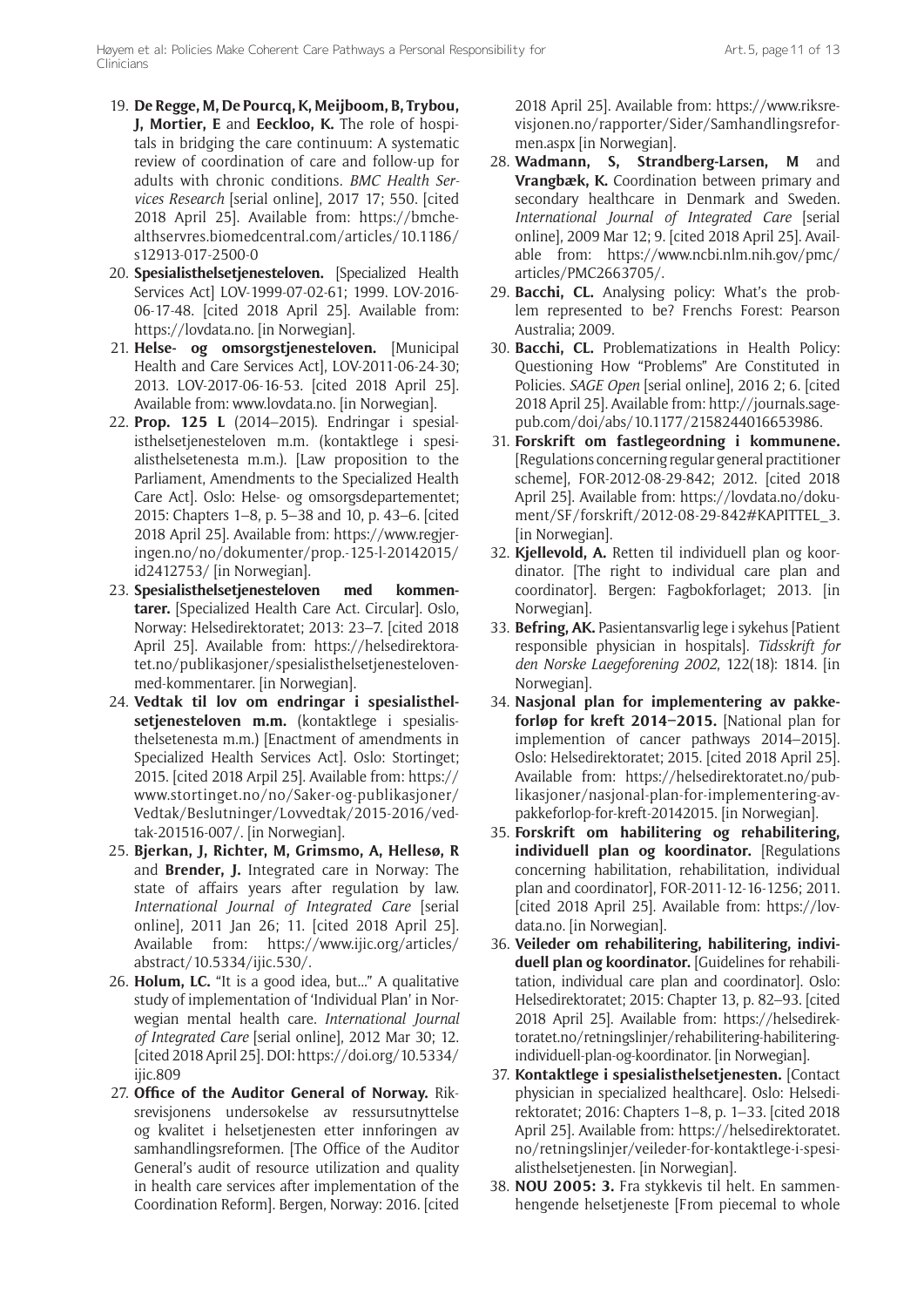– an integrated health service]. Oslo: Helse- og omsorgsdepartementet; 2005: Chapters 1, 2, p. 11–21, 4, p. 40–8, 6 and 7, p. 67–87. [cited 2018 April 25]. Available from: [https://www.regjeringen.](https://www.regjeringen.no/no/dokumenter/nou-2005-03/id152579/) [no/no/dokumenter/nou-2005-03/id152579/](https://www.regjeringen.no/no/dokumenter/nou-2005-03/id152579/). [in Norwegian].

- 39. **NOU 1997: 2** Pasienten først! Ledelse og organisering i sykehus. [The patient first! Leadership and organizing in hospitals.] Oslo: Sosial- og helsedepartementet; 1997: Chapters 2, p. 15–6 and 8, p. 92–108. [cited 2018 April 25]. Available from: [https://www.regjeringen.no/no/dokumenter/nou-](https://www.regjeringen.no/no/dokumenter/nou-1997-2/id140689/sec1)[1997-2/id140689/sec1](https://www.regjeringen.no/no/dokumenter/nou-1997-2/id140689/sec1) [in Norwegian].
- 40. **Meld. St. 11** (2015–2016). Nasjonal helse- og sykehusplan (2016−2019). [Report to the Storting 11 (2015–2016). National health- and hospital plan (2016–2019)]. Oslo: Helse og omsorgsdepartementet; 2015: Chapter 7.3, p. 57–8. [cited 2018 April 25]. Available from: [https://www.regjerin](https://www.regjeringen.no/no/dokumenter/meld.-st.-11-20152016/id2462047/)[gen.no/no/dokumenter/meld.-st.-11-20152016/](https://www.regjeringen.no/no/dokumenter/meld.-st.-11-20152016/id2462047/) [id2462047/](https://www.regjeringen.no/no/dokumenter/meld.-st.-11-20152016/id2462047/) [in Norwegian].
- 41. **NVivo Pro 11,** NVivo qualitative data analysis Software. Melbourne, Australia: QSR International Pty Ltd.; 2016.
- 42. **Allen, D.** Lost in translation? 'Evidence' and the articulation of institutional logics in integrated care pathways: From positive to negative boundary object? *Sociology of Health and Illness*, 2014; 36(6): 807–22. DOI: <https://doi.org/10.1111/1467-9566.12111>
- 43. **Doessing, A** and **Burau, V.** Care coordination of multimorbidity: A scoping study. *Journal of Comorbidity*, 2015; 5: 15–28. DOI: [https://doi.](https://doi.org/10.15256/joc.2015.5.39) [org/10.15256/joc.2015.5.39](https://doi.org/10.15256/joc.2015.5.39)
- 44. **Bayliss, EA, Edwards, AE, Steiner, JF** and **Main, DS.** Processes of care desired by elderly patients with multimorbidities. *Family Practice*, 2008; 25(4): 287–93. DOI: [https://doi.org/10.1093/](https://doi.org/10.1093/fampra/cmn040) [fampra/cmn040](https://doi.org/10.1093/fampra/cmn040)
- 45. **Kinsman, L, Rotter, T, James, E, Snow, P** and **Willis, J.** What is a clinical pathway? Development of a definition to inform the debate. *BMC Medicine*  [serial online], 2010 31; 8. [cited 2018 April 25]. Available from: [https://bmcmedicine.biomedcen](https://bmcmedicine.biomedcentral.com/articles/10.1186/1741-7015-8-31)[tral.com/articles/10.1186/1741-7015-8-31.](https://bmcmedicine.biomedcentral.com/articles/10.1186/1741-7015-8-31)
- 46. **Haggerty, JL, Roberge, D, Freeman, GK** and **Beaulieu, C.** Experienced continuity of care when patients see multiple clinicians: A qualitative metasummary. *Annals of Family Medicine*, 2013; 11(3): 262–71. DOI:<https://doi.org/10.1370/afm.1499>
- 47. **Krogstad, U, Hofoss, D** and **Hjortdahl, P.** Continuity of hospital care: Beyond the question of personal contact. *British Medical Journal*, 2002; 324(Jan 5): 36–8.
- 48. **Haggerty, JL.** Ordering the chaos for patients with multimorbidity. *British Medical Journal* [serial online], 2012 e5915; 345. [cited 2018 April 25]. Available from: [http://www.bmj.com/content/345/bmj.](http://www.bmj.com/content/345/bmj.e5915.full.pdf+html) [e5915.full.pdf+html](http://www.bmj.com/content/345/bmj.e5915.full.pdf+html).
- 49. **Allen, D.** The Invisible Work of Nurses. Hospitals, organisation and healthcare. *Routledge advances in health and social policy*. Oxfordshire: Routledge; 2015.
- 50. **Allen, D.** Re-conceptualising holism in the contemporary nursing mandate: From individual to organisational relationships. *Social Science and Medicine*, 2014; 119: 131–8. DOI: [https://doi.org/10.1016/j.](https://doi.org/10.1016/j.socscimed.2014.08.036) [socscimed.2014.08.036](https://doi.org/10.1016/j.socscimed.2014.08.036)
- 51. **Olsvold, N.** Sykehusarbeidets organisering og profesjonenes arbeid- og ansvarspraksiser. [The organization of hospital work and professional practices of work and responsibility]. In: Tjora, AH. (ed.). Helsesosiologi: Analyser av helse, sykdom og behandling Oslo: Gyldendal akademisk, 2012. p. 406–27. [in Norwegian].
- 52. **Tearl, DK, Cox, TJ** and **Hertzog, JH.** Hospital discharge of respiratory-technology-dependent children: Role of a dedicated respiratory care discharge coordinator. *Respiratory Care*, 2006; 51(7): 744–9.
- 53. **Glogowska, M, Simmonds, R, McLachlan, S, Cramer, H, Sanders, T, Johnson, R, Kadam, UT, Lasserson, DS** and **Purdy, S.** Managing patients with heart failure: A qualitative study of multidisciplinary teams with specialist heart failure nurses. *Annals of Family Medicine*, 2015; 13(5): 466–71. DOI:<https://doi.org/10.1370/afm.1845>
- 54. **Miller, NH, Benefield, E, Hasting, L, Carry, P, Pan, Z,** and **Erickson, MA.** Evaluation of High-risk Patients Undergoing Spinal Surgery: A Matched Case Series. *Journal of Pediatric Orthopaedics*, 2010; 30(5): 496–502. DOI: [https://doi.org/10.1097/](https://doi.org/10.1097/BPO.0b013e3181df16ac) [BPO.0b013e3181df16ac](https://doi.org/10.1097/BPO.0b013e3181df16ac)
- 55. **Høring kontaktlege i spesialisthelsetjenesten.**  [Hearing – Contact physician in specialized health care]. [webpage on the internet]. [cited 2018 April 25]; updated 2015 Jan 24. Available from: [https://](https://www.regjeringen.no/no/dokumenter/Horing---kontaktlege-i-spesialisthelsetjenesten--soksmalsfrister/id2351283/) [www.regjeringen.no/no/dokumenter/Horing-](https://www.regjeringen.no/no/dokumenter/Horing---kontaktlege-i-spesialisthelsetjenesten--soksmalsfrister/id2351283/) [--kontaktlege-i-spesialisthelsetjenesten--soksmals](https://www.regjeringen.no/no/dokumenter/Horing---kontaktlege-i-spesialisthelsetjenesten--soksmalsfrister/id2351283/)[frister/id2351283/](https://www.regjeringen.no/no/dokumenter/Horing---kontaktlege-i-spesialisthelsetjenesten--soksmalsfrister/id2351283/). [in Norwegian].
- 56. **Hagen, R** and **Johnsen, E.** Styring gjennom samhandling: Samhandlingsreformen som kasus. [Management through collaboration: The coordination reform as case]. In: Tjora, AH and Melby, L. (eds.), Samhandling for helse. Kunnskap, kommunikasjon og teknologi i helsetjenesten Oslo: Gyldendal Akademisk, 2013. p. 31–53. [in Norwegian].